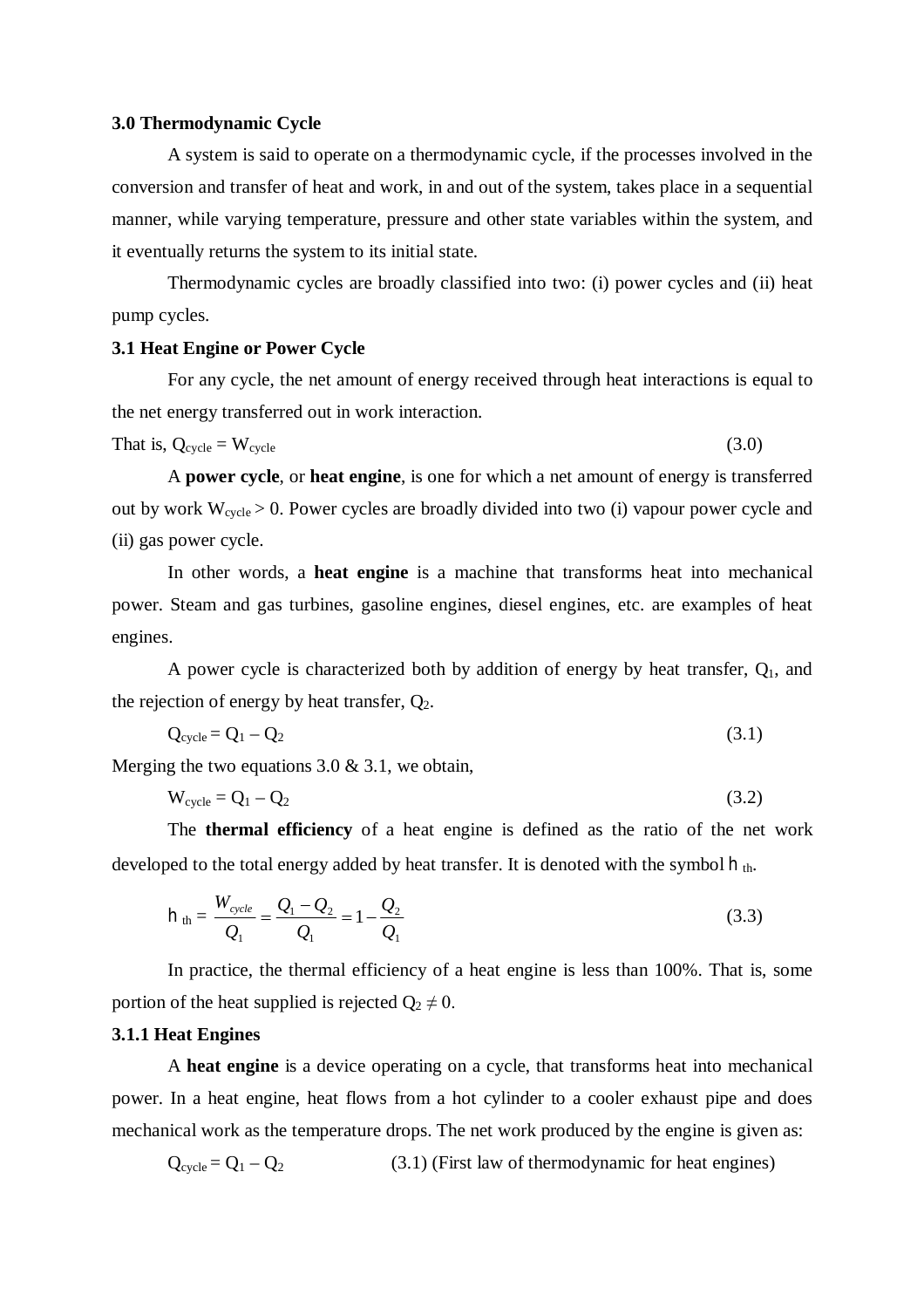## **3.2 Heat Pump Cycles**

A reversed heat engine cycle is a **heat pump**. Heat pumps, refrigerators and airconditioners operate on this cycle. The function of the system could be to supply energy to a body or to extract energy from a body. A **heat pump** is a mechanical or chemical device used for heating or cooling, while **refrigerators** and **air-conditioners** are employed to cool enclosed spaces. In the operation of heat pump or a refrigerator, heat is extracted from a lowtemperature source and expelled elsewhere to a higher temperature sink. The working fluid for a heat pump and a refrigerator is a **refrigerant**.

Energy as heat  $Q_2$ , is extracted from a low temperature body and supplied as heat  $Q_1$ , to a warmer body in heat pumps and refrigerators. For this process to be achieved, mechanical work must be done on the refrigerant gas.

The heat extracted from the cold reservoir is given as:

$$
Q_2 = Q_1 - W \tag{3.2}
$$



### **Fig (1a): Heat engine cycle Fig (1b): Refrigerator**

 $Q_1$  = Heat input to engine/cycle  $Q_2$  = Heat rejected from condenser/cycle

 $Q_2$  = Heat rejected from engine/cycle  $Q_1$  = Heat removed from evaporator/cycle

Equation (3.1) describes a mechanical work output accompanied by a drop in temperature from  $T_1$  to  $T_2$  while equation (3.2) describes a mechanical work input necessary to raise the temperature of gas from  $T_2$  to  $T_1$  in the system.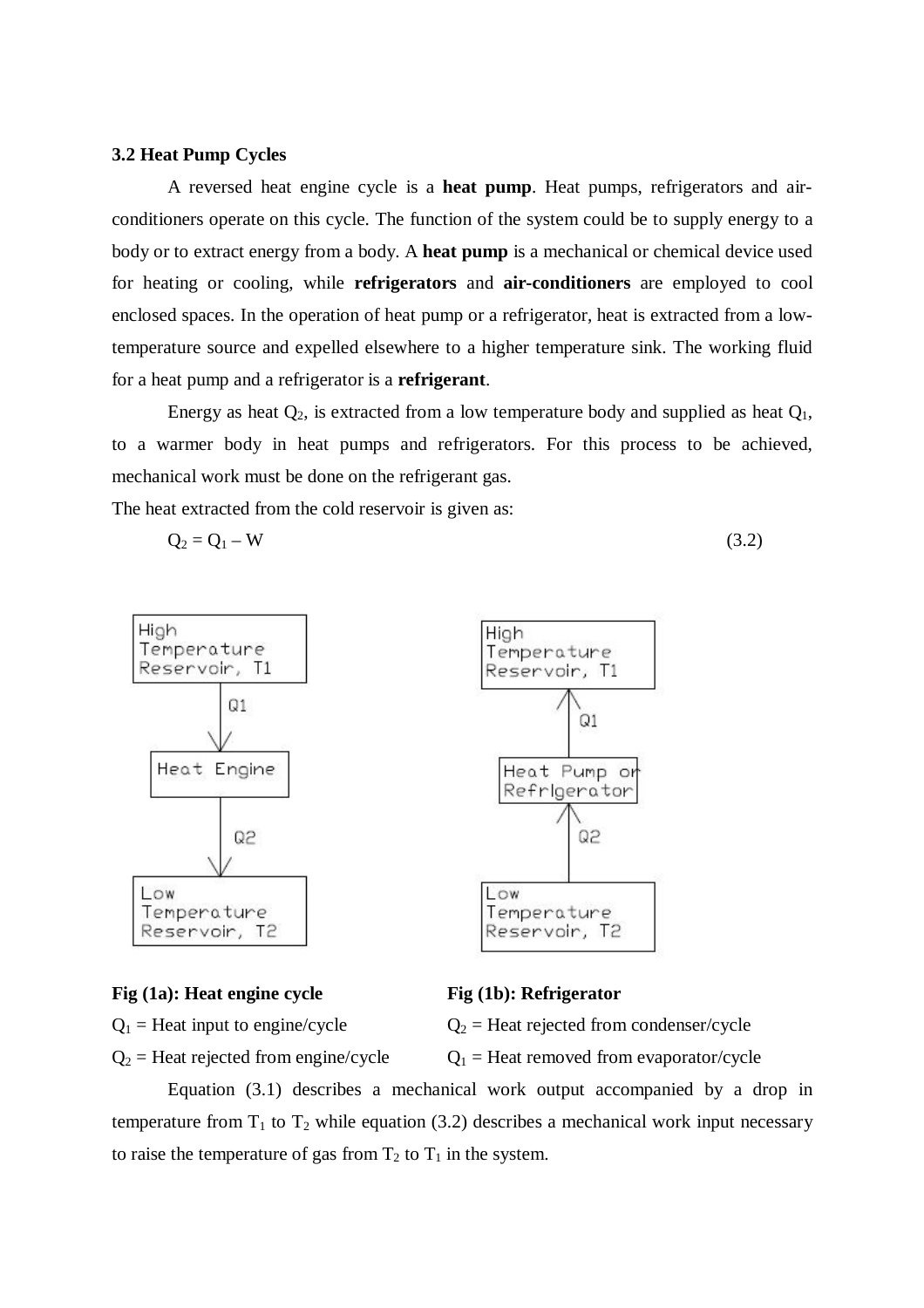# **3.3 Cycle Efficiency**

A Carnot engine is an ideal heat engine that operates between a high temperature reservoir and a low temperature reservoir. It has the maximum possible efficiency that cannot be attained by a **real engine**. The Carnot engine uses reversible processes to form its cycle of operation; hence it is also called a **reversible engine**.



# **Fig 2: The cycles of a Carnot Engine on a P-V and T-S Diagram respectively**

- 1 2 An Isentropic Compression
- 2 3 An Isothermal Heat addition
- 3 4 An Isentropic expansion
- $4 1 An Isothermal Cooling$

The thermal efficiency of a heat engine is given by:

$$
\eta_{th} = \text{Desired energy transfer} \qquad \qquad = \text{Network output} \qquad = \qquad \oint dW \quad 3.4
$$

Required energy input transfer gross heat input  $q_1$ Recall from the first law of thermodynamics, in a reversible process,

$$
\oint W = \oint q = q_1 - q_2 \tag{3.4a}
$$

$$
\eta_{th} = \frac{q_1 - q_2}{q_1} = 1 - \frac{q_2}{q_1} \tag{3.4b}
$$

Where,  $q_2$  = heat output

 $q_1$  = heat input

Also,

$$
h_{th} = 1 - \frac{T_{41}}{T_{23}} \tag{3.4c}
$$

Where, the temperatures are in Kelvin K.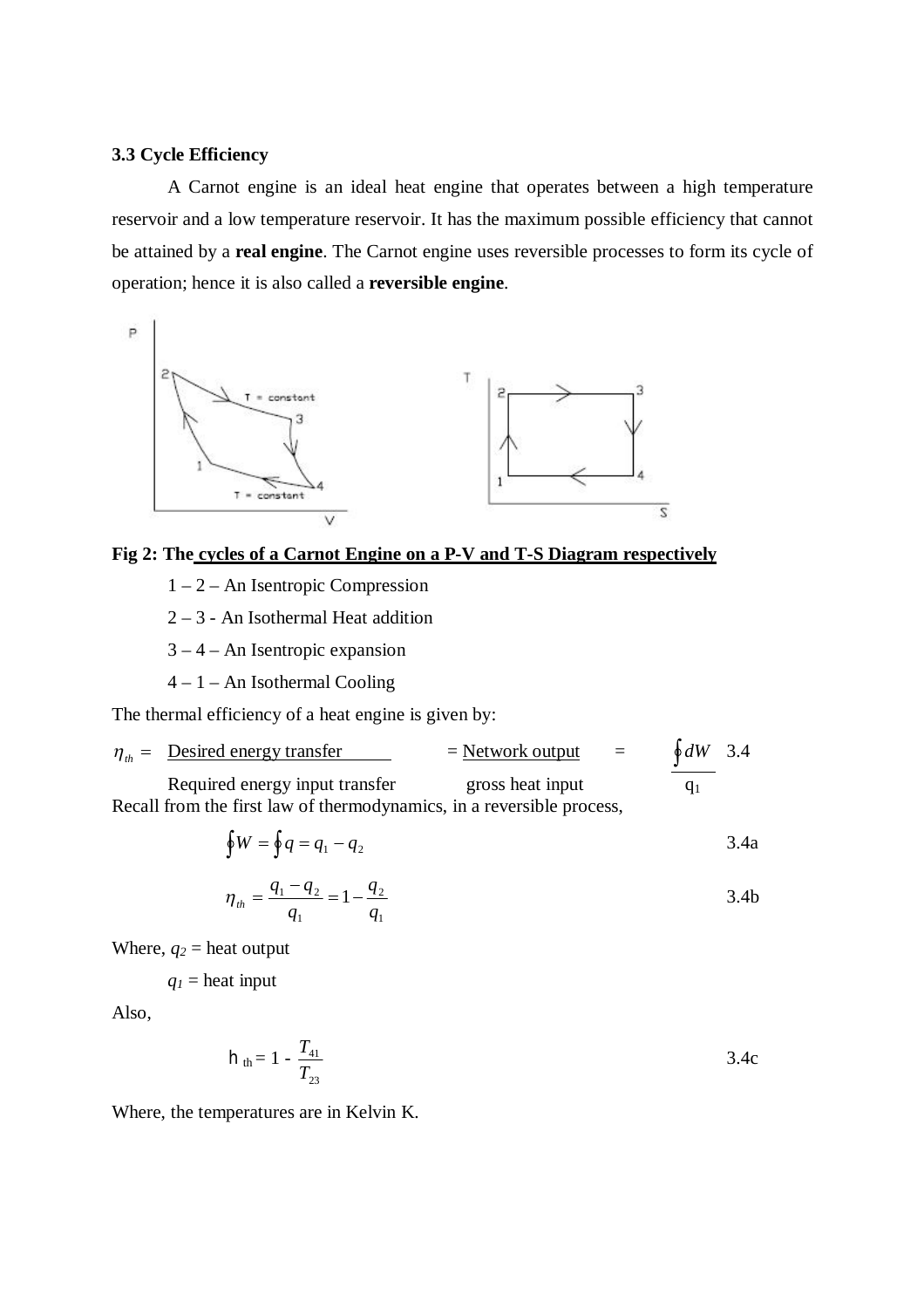

### **Fig 3: Schematic diagram of a steam plant operating on a Carnot cycle**

**Note:** Carnot efficiency is dependent only on the high and low absolute temperatures of the reservoirs and is independent of the working substance used or any particular design feature of the engine.

Irreversible processes result in degradation of energy and a loss of work transfer; hence the thermal efficiency of an irreversible cycle is less than that of a **reversible cycle.**

# **3.4 Coefficient of Performance**

Heat pumps and refrigerators are assessed by the value of their coefficient of performance (COP). Coefficient of performance is defined as the ratio of useful heating or cooling provided to the required work (net work input). In heat pumps, COP most times, exceeds 1, because work is not just converted to heat but additional heat is pumped from the source to where the heat is required. Higher COPs implies lower system operating costs.

The coefficient of performance (COP), b of a **refrigerator** is given by:

$$
\beta_{REF} = \underline{\text{Heat input from low temperature source}} \tag{3.5a}
$$
  
Net work input

$$
\beta_{REF} = \frac{q_1}{W} = \frac{q_1}{q_2 - q_1} = \frac{q_{in}}{q_{out} - q_{in}}
$$
\n
$$
\tag{3.5b}
$$

For **heat pump**,

$$
\beta_{HP} = \underline{\text{Heat output to high temperature source}}
$$
\n
$$
\text{Net work input}
$$

= *out in out*  $q_{\textit{out}} - q$ *q*  $q_2 - q$ *q* - $=$  $2 - q_1$ 2 3.6b

Thus,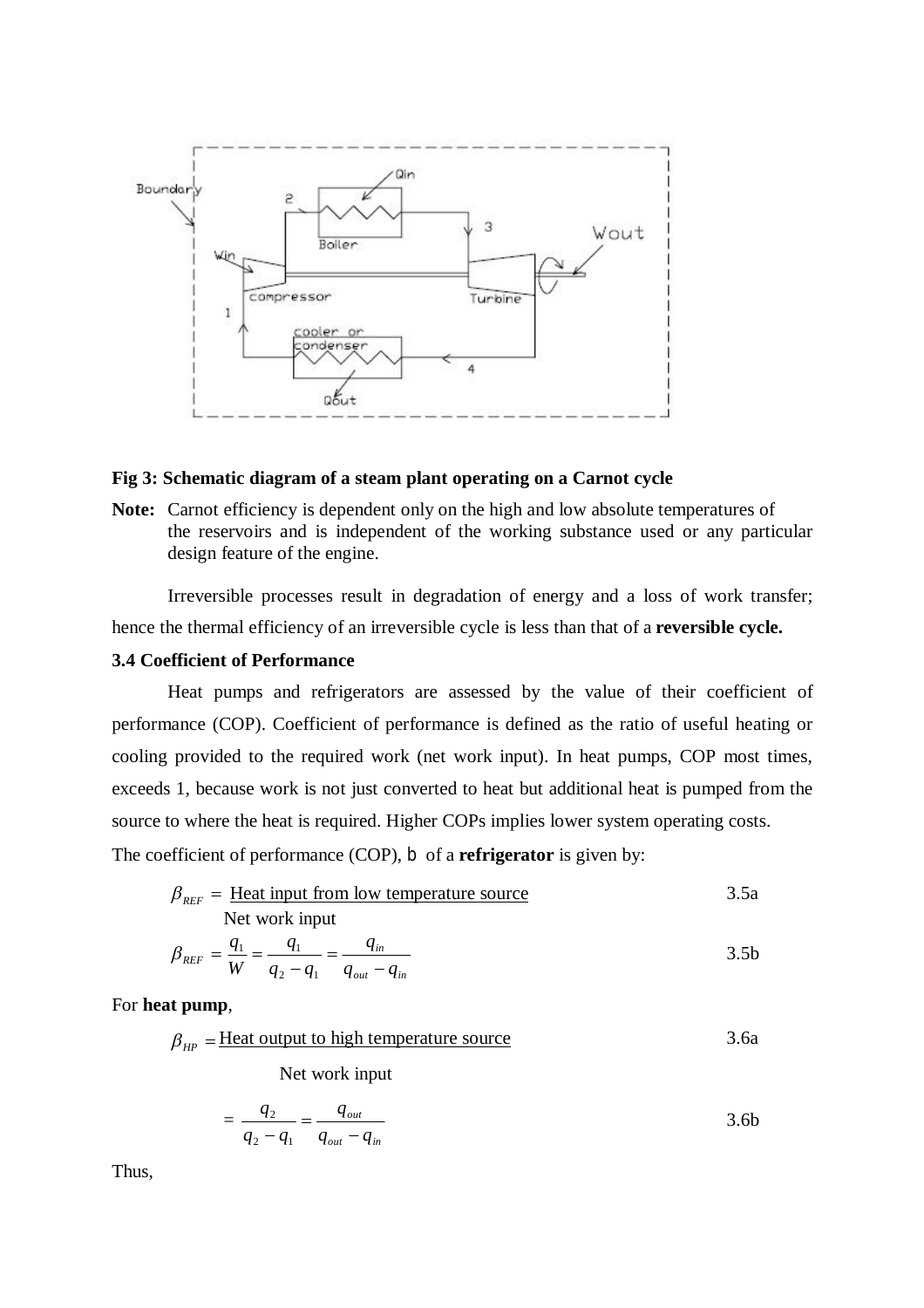$$
\beta_{HP} = \beta_{REF} + 1 \tag{3.6c}
$$

## **Question 1**

The work done on a reversed heat engine is 150KJ while the heat transfer to the engine from the low temperature reservoir is 450KJ. Determine the heat transfer to the high temperature reservoir and the COP as a refrigerator and as a heat pump.

## **Solution**

$$
Q_{out} = Q_{in} + W = 450 + 150 = 600 \text{KJ}
$$
  
\n
$$
B_{REF} = \underline{Q_{in}} = \frac{450}{150} = 3
$$
  
\n
$$
B_{HP} = \underline{Q_{out}} = \frac{600}{150} = 4
$$
  
\n
$$
W = 150
$$
  
\n
$$
B_{HP} = B_{REF} + 1 = 3 + 1 = 4
$$

#### **Question 2**

A Carnot heat engine rejects 230 KJ of heat at 25 ˚C. The net cycle work is 375 KJ. Determine the thermal efficiency and the cycle high temperature.

# **Solution**

Source heat  $Q_1 = ?$ , Temperature of the heat source  $T_1 = ?$ , Heat rejected  $Q_2 = 230$  KJ, Temperature of the sink  $T_2 = 25$  °C = 298 K, Net cycle work W = 375 KJ. Recall,

Thermal efficiency 
$$
\eta_{\text{th}} = \frac{Q_1 - Q_2}{Q_1} = \frac{W}{Q_1} = \frac{T_1 - T_2}{T_1}
$$

\n $Q_1 = Q_2 + W = 230 + 375 = 605 \text{ KJ}$ 

\nTo calculate the thermal efficiency  $\eta_{\text{th}} = \frac{W}{Q_1} = \frac{375}{605} = 0.62$ 

To calculate the cycle's highest temperature **T1**,

$$
\eta_{th} = \frac{T_1 - T_2}{T_1}, \qquad 0.62 = \frac{T_1 - 298}{T_1}
$$

$$
T_1 = \frac{298}{(1 - 0.62)} = 784.2 \text{ K}
$$

The source temperature  $T_1 = 784.2$  K

# **Question 3**

Two reversible heat engines operate in series between a source at 500 ˚C and a sink at 20 ˚C. If the engines have equal efficiencies and the first rejects 350 KJ to the second, calculate: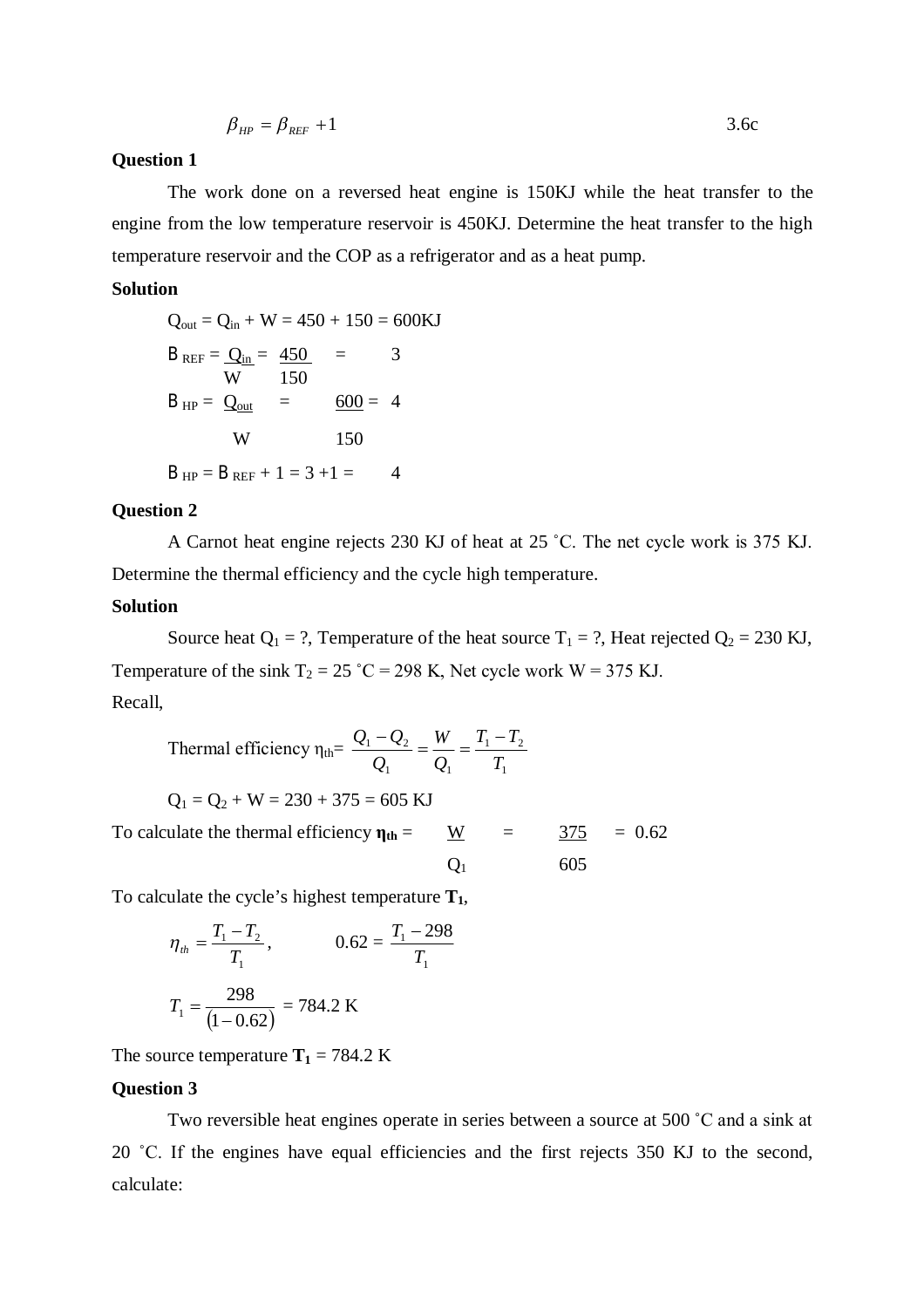- a) The temperature at which heat is supplied to the second engine.
- b) The heat taken from the source
- c) The work done by each engine, assume each engine operates on the Carnot cycle.

# **Solution**

From the diagram,

Q1 =?, T1 = 500 °C = 773 K, Q2 = 350 KJ, T2 = ?, Q3 = ?, T3 = 20 °C = 293 K. But, the thermal efficiencies of the engines are equal, that is  $\eta_{th1} = \eta_{th2}$ Therefore,

$$
\frac{T_1 - T_2}{T_1} = \frac{T_2 - T_3}{T_2};
$$
\n
$$
\frac{773 - T_2}{773} = \frac{T_2 - 293}{T_2}
$$
\n
$$
T_2 = \sqrt{(293 \times 773)}
$$
\n
$$
T_2 = 476 \text{ K}
$$

The temperature at which heat is supplied to the second engine  $T_2 = 476$  K.

To calculate the thermal efficiency of the first engine,  $\eta_{th1}$ 

$$
\eta_{th1} = \frac{T_1 - T_2}{T_1} = \frac{773 - 476}{773} = 0.384 \text{ or } 38.4 \%
$$

(b) To calculate the heat taken from the source, Q1,

$$
\eta_{th1}=\frac{Q_1-Q_2}{Q_1};
$$

Therefore,

$$
Q_1 = \frac{350}{(1 - 0.384)} = 568.2 \text{ KJ}
$$

Heat taken from the source  $Q_1 = 568.2$  KJ.

(c) The work done by each engine assuming each operates on the Carnot cycle.

- (i) For the first engine, work done is  $W_1 = Q_1 Q_2 = 568.2 350 = 218.2$  KJ.
- (ii) For the second engine, work done is  $W_2 = Q_2 Q_3$

To calculate  $Q_3$ ,

$$
\eta_{\scriptscriptstyle th2}=\frac{Q_2-Q_3}{Q_2}
$$

Recall,  $\eta_{th1} = \eta_{th2}$